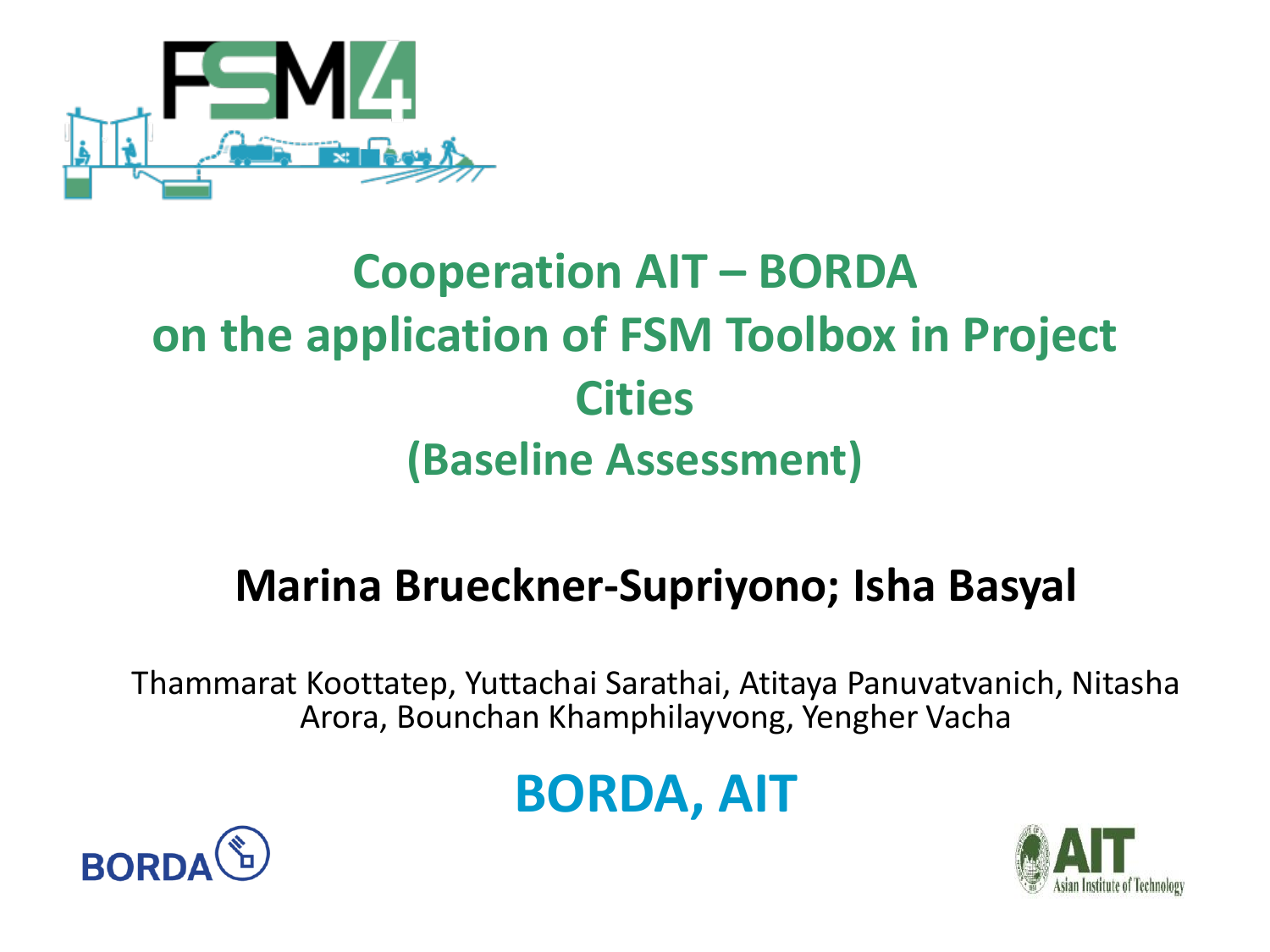## **AIT-BORDA Cooperation:**

#### "Regenerative Sanitation Knowledge Hub**"**

- Testing site for Decentralized Wastewater Treatment Systems
- Demo / training site for Decentralized Wastewater Treatment Systems
- Quality Management for on site / decentralized systems in Southeast Asia
- Setup liaison of Good Practices and standards to donor community
- Joint application and dissemination of Best Practices on tools, modules and service packages (e. g. FSM Toolbox)





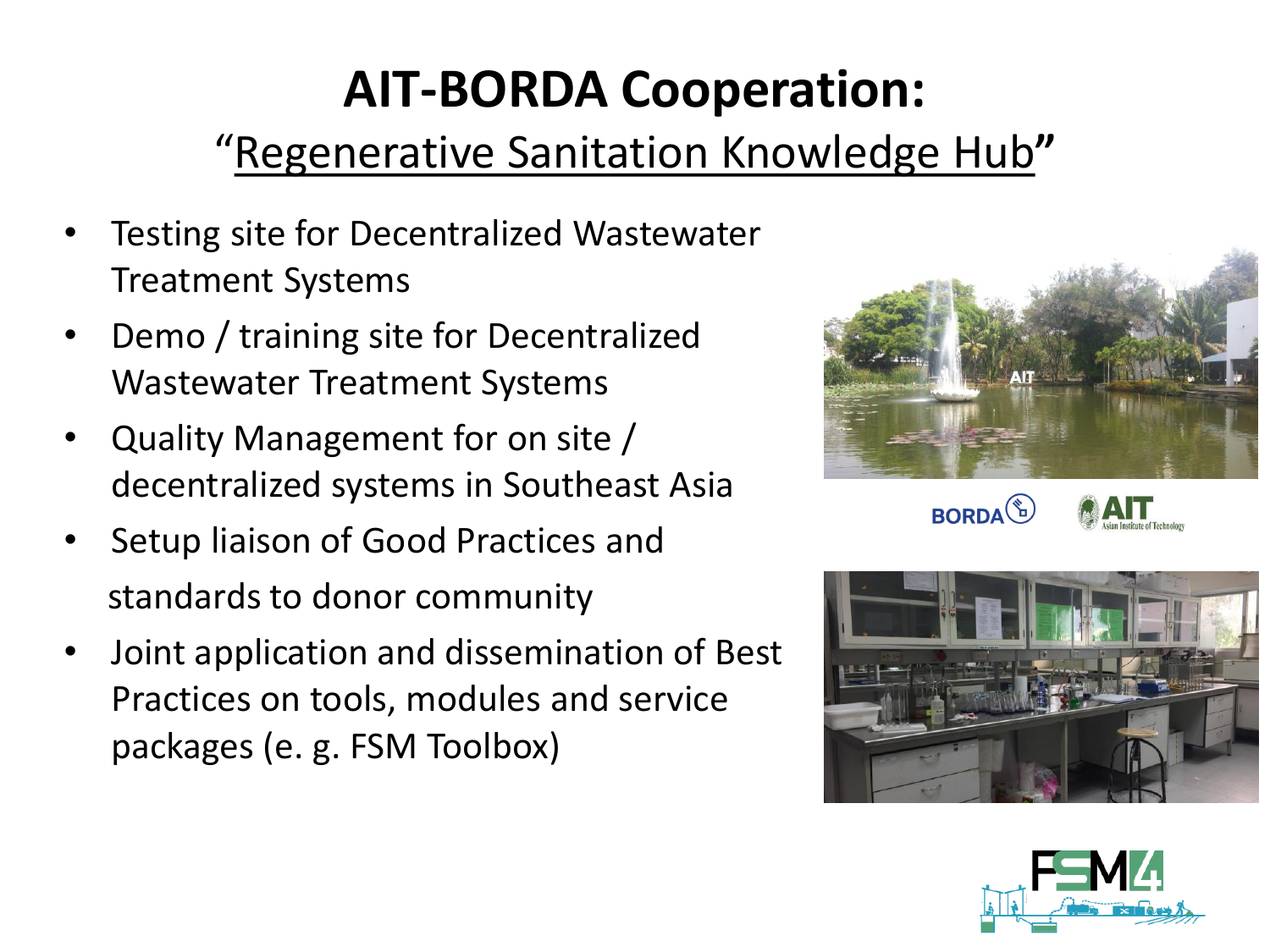## **FSM Toolbox:**

#### Demand-driven "One-stop database"

Necessity to **enhance** the **capacity** of FSM **Practitioners** 







**Donors City Planners Consultants**

A **common platform** for easy accessibility to FSM Resources



www.fsmtoolbox.com

**Fill** in the existing **gaps**

**INTERACTIVE TOOLS AND OVER 200 DOCUMENTS**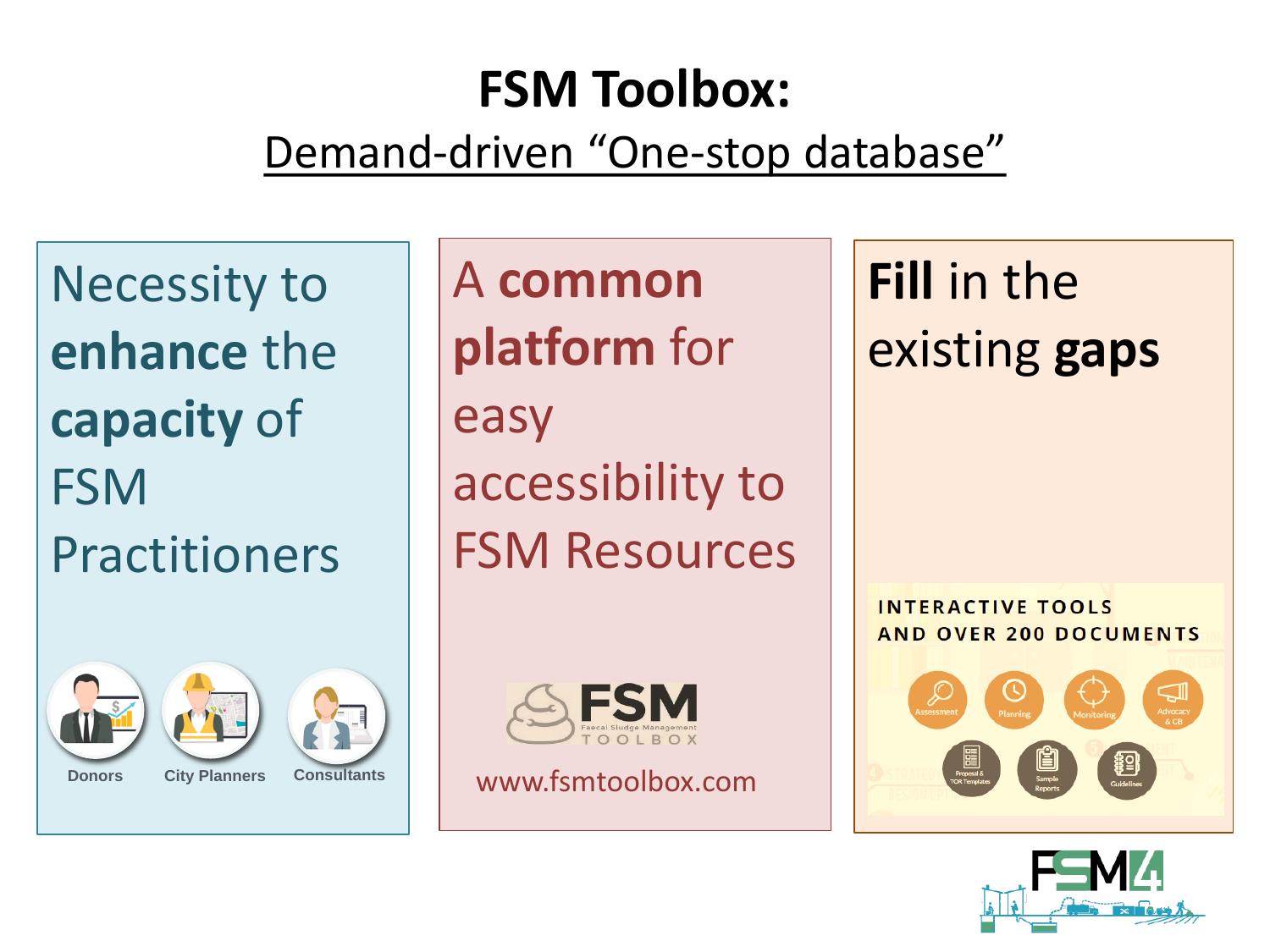#### Program Workflow & Tools



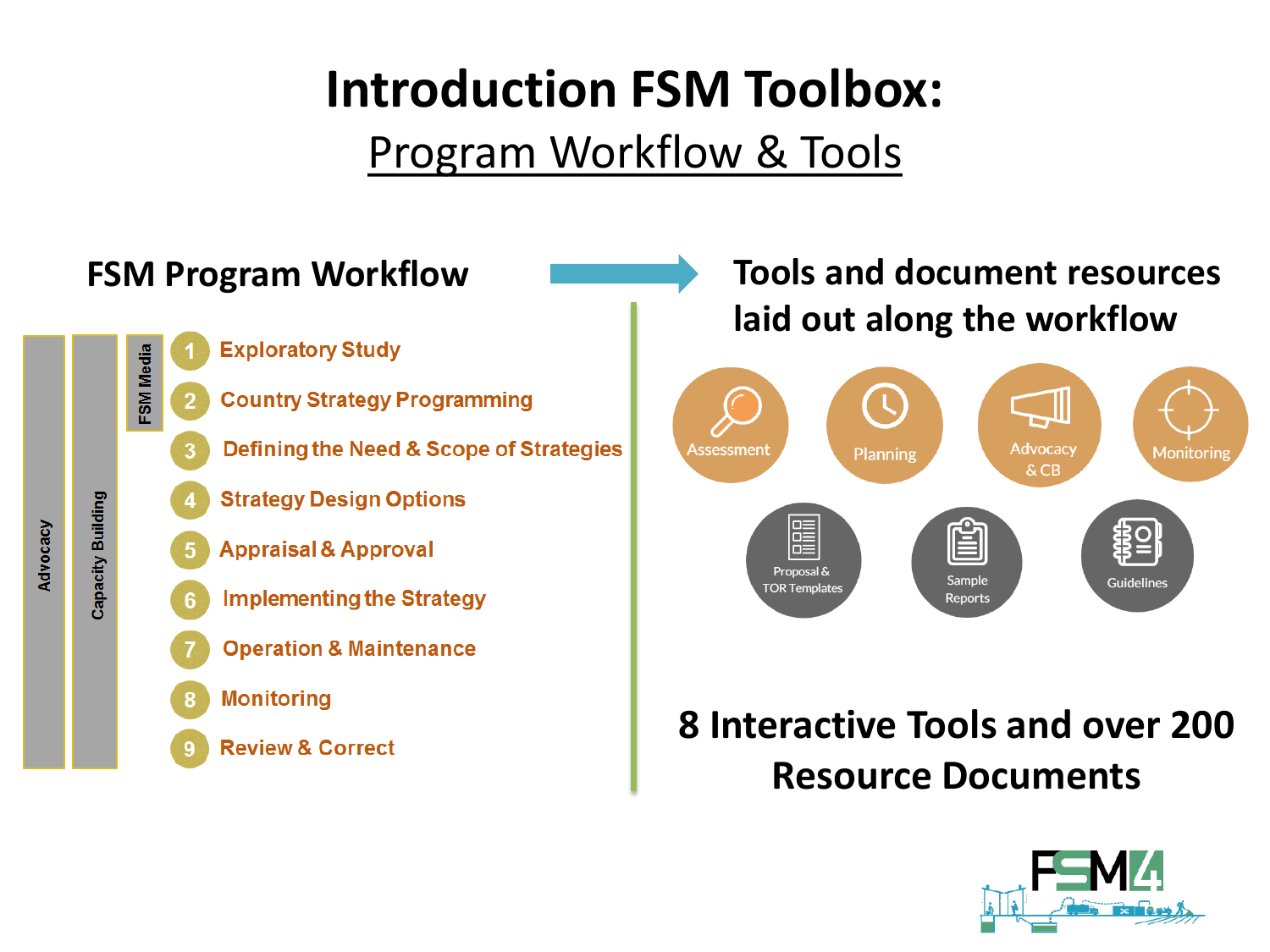#### Situational Assessment Tool



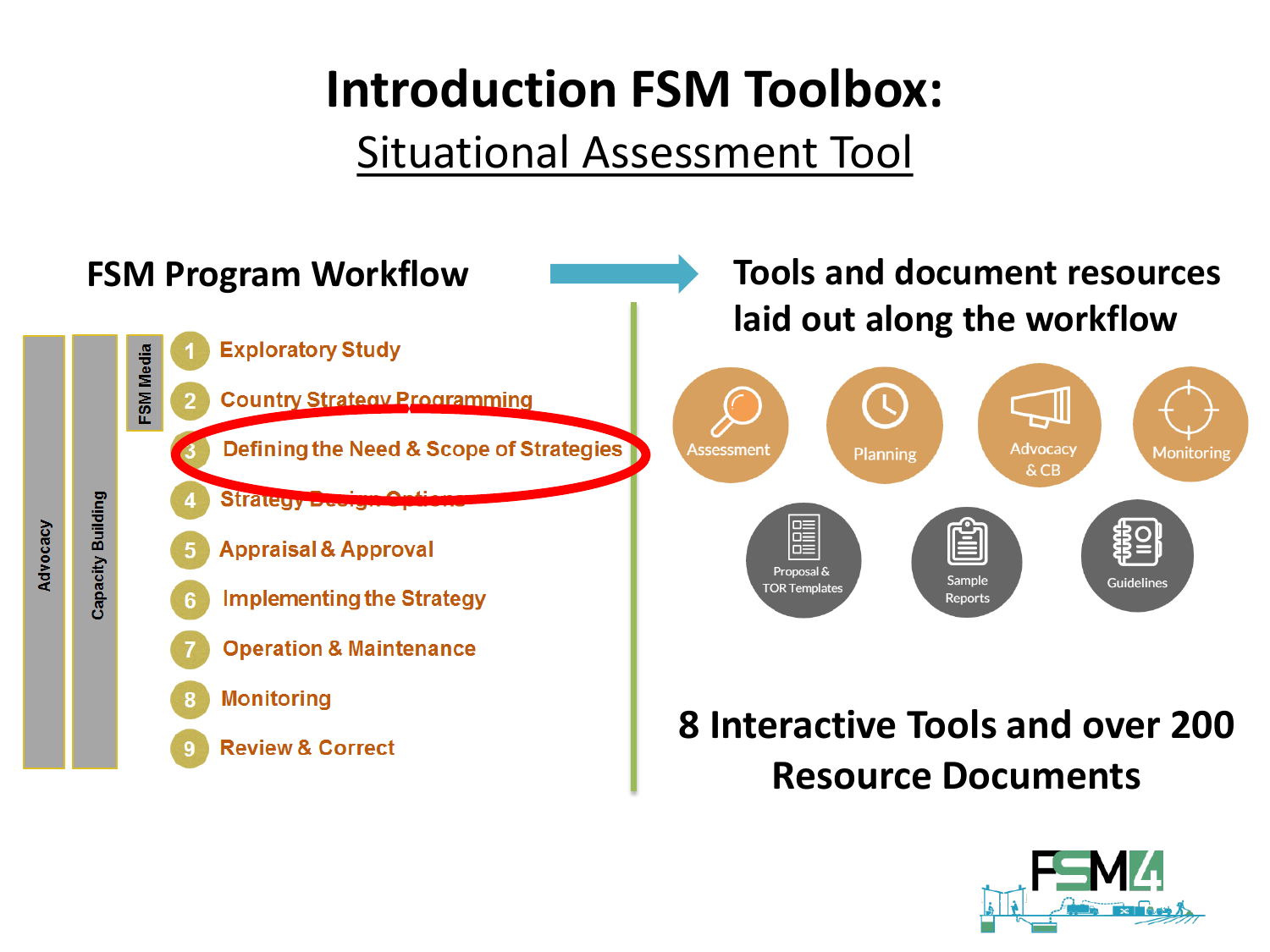#### Situational Assessment Tool

- Diagnostic tool to assess various aspects along the service chain (containment, emptying, transport, treatment, reuse), e.g.:
	- Demographic and geographical
	- Legal Framework and enforcement
	- Finance
	- Socio-cultural aspects

| Note: This sheet includes general questions on Demography/Geography, Legal framework and Enforcement,Finance, Advocacy, Socio-cultural and Monitoring.<br>The general questions serves as a baseline for assessing the FSM situation, so this section needs to be filled up at the beginning of the assessment. |                                      |                             |  |  |  |  |  |
|-----------------------------------------------------------------------------------------------------------------------------------------------------------------------------------------------------------------------------------------------------------------------------------------------------------------|--------------------------------------|-----------------------------|--|--|--|--|--|
| <b>DEMOGRAPHY / GEOGRAPHICAL</b>                                                                                                                                                                                                                                                                                |                                      | <b>RESET</b><br><b>PRIN</b> |  |  |  |  |  |
| 1. Total population in the coverage area                                                                                                                                                                                                                                                                        |                                      | persons                     |  |  |  |  |  |
| 2. Recognized slum population                                                                                                                                                                                                                                                                                   |                                      | persons                     |  |  |  |  |  |
| 3. Total number of bousebolds                                                                                                                                                                                                                                                                                   |                                      | households                  |  |  |  |  |  |
| 3.1 Number of slum bouseholds.                                                                                                                                                                                                                                                                                  | ------------------------------------ | households                  |  |  |  |  |  |
| 3.2 Number of non-slum households.                                                                                                                                                                                                                                                                              |                                      | households                  |  |  |  |  |  |
| 4. Average number of persons per household                                                                                                                                                                                                                                                                      |                                      | persons per household       |  |  |  |  |  |
| 5. Number of municipal wards/districts                                                                                                                                                                                                                                                                          | ------------------------------------ | Numher                      |  |  |  |  |  |
| 6 Number of commercial establishments in the coverage area ("Note: Commercial establishments<br>include recognized number of shops, cinemas, theaters, hotels and restaurants)                                                                                                                                  |                                      | establishments              |  |  |  |  |  |

• FSM Service Chain Scorecard + Service Chain Report

|                          | <b>FSM Service Chain Scorecard</b> |                 |                       |                  | <b>PRINT</b>                    |
|--------------------------|------------------------------------|-----------------|-----------------------|------------------|---------------------------------|
| City:                    |                                    |                 |                       |                  |                                 |
| Ward/Sector/Suburb:      |                                    |                 |                       |                  |                                 |
| <b>Telephone Number:</b> |                                    |                 |                       |                  |                                 |
| <b>Email ID:</b>         |                                    |                 |                       |                  |                                 |
| <b>GENERAL</b>           | <b>CONTAINMENT</b>                 | <b>EMPTYING</b> | <b>TRANSPORTATION</b> | <b>TREATMENT</b> | <b>REUSE</b>                    |
| <b>Inadequate</b>        |                                    |                 | <b>Excellent</b>      |                  |                                 |
|                          |                                    |                 |                       |                  |                                 |
|                          | <b>FSM Situation</b>               |                 |                       |                  | Click here for more information |

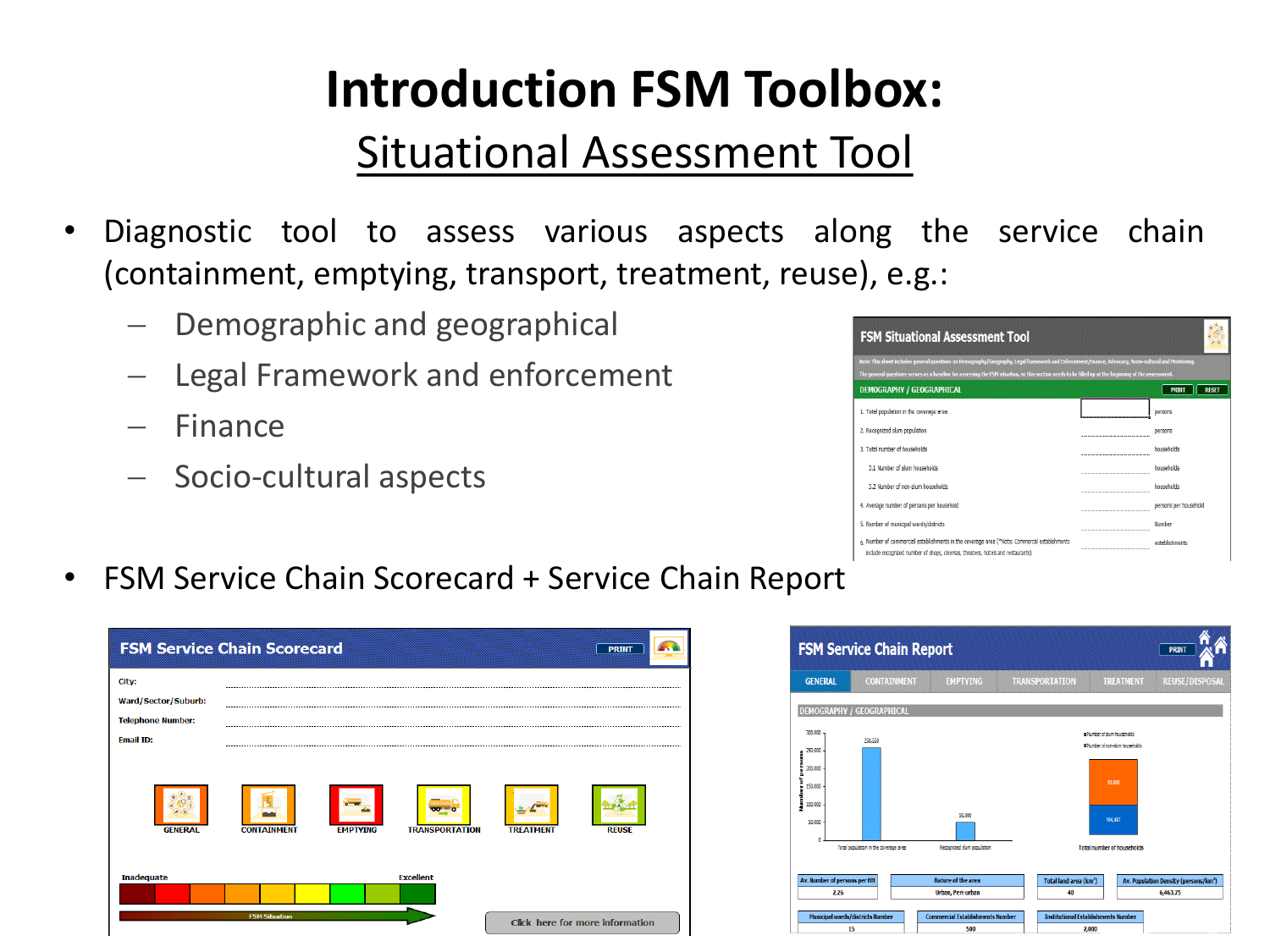#### Financial and Technical Assessment Tool



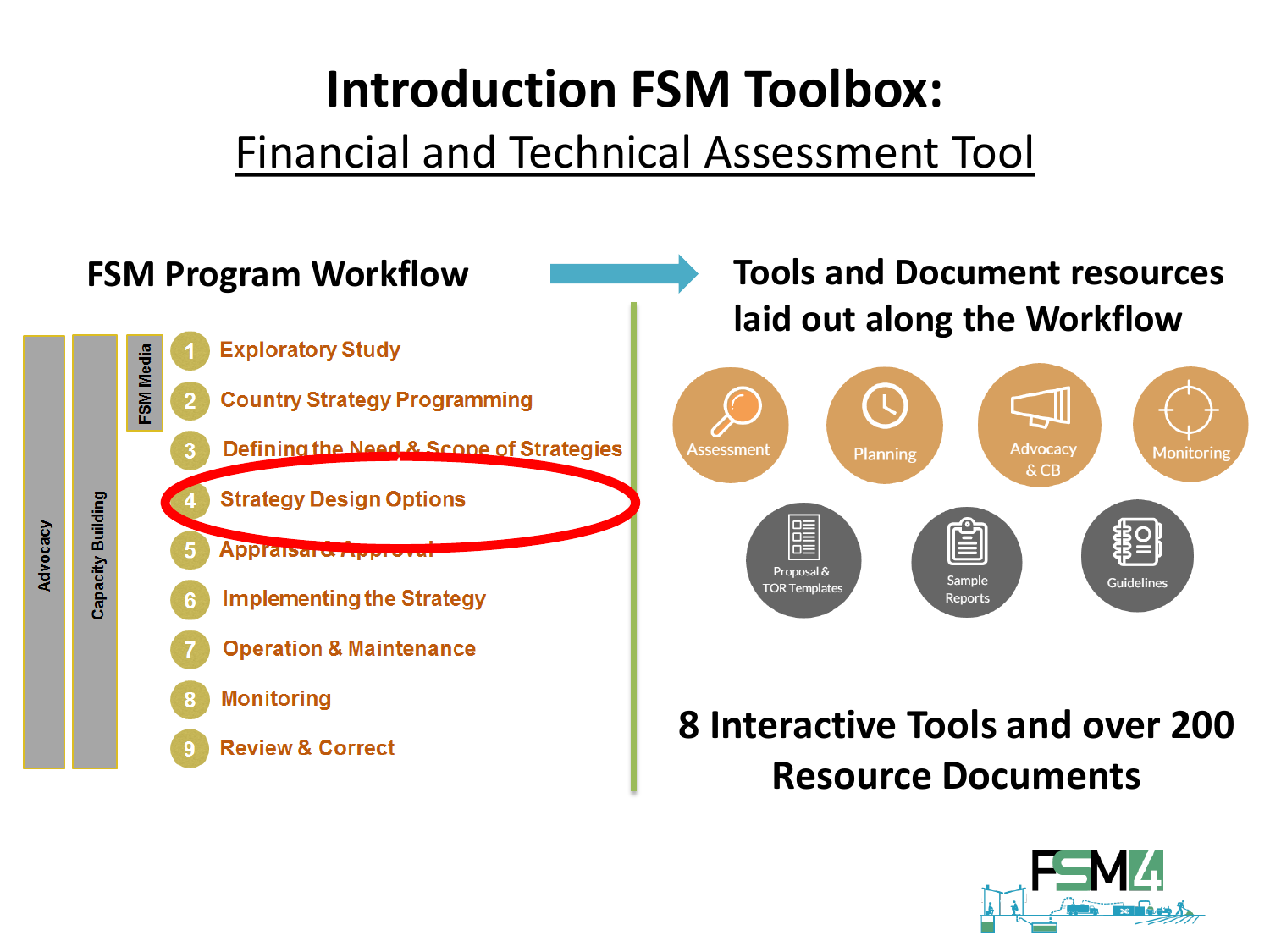#### Financial and Technical Assessment Tool

- Diagnostic tool to identify technical and financial viability, regarding e. g.:
	- FS Volume
	- Number of trucks
	- Treatment technology
	- Cost & financing, debt, revenue
- Dashboard display of selected technologies and financial projections



| Estimate by FS Generation Rate                       |        |                                    |  |
|------------------------------------------------------|--------|------------------------------------|--|
| Estimated annual FS generation rate per capita       |        | $0.25 \text{ m}^3$ /capita/year    |  |
| Estimated annual FS generation rate per household    |        | $1.00$ $\vert m^3$ /household/year |  |
| Percentage of septic tanks that are desludgable      | 83%    |                                    |  |
| Estimated annual FS generation rate in coverage area |        | 25,000 $\rm{Im}^3$ /year           |  |
| Estimated annual FS volume to be desludged           | 20,750 | $m^3$ /vear                        |  |
| Number of working days per year for FS trucks        | 365    | working days/year                  |  |
| Estimated FS volume per day from households          | 57     | cubic meters per day               |  |



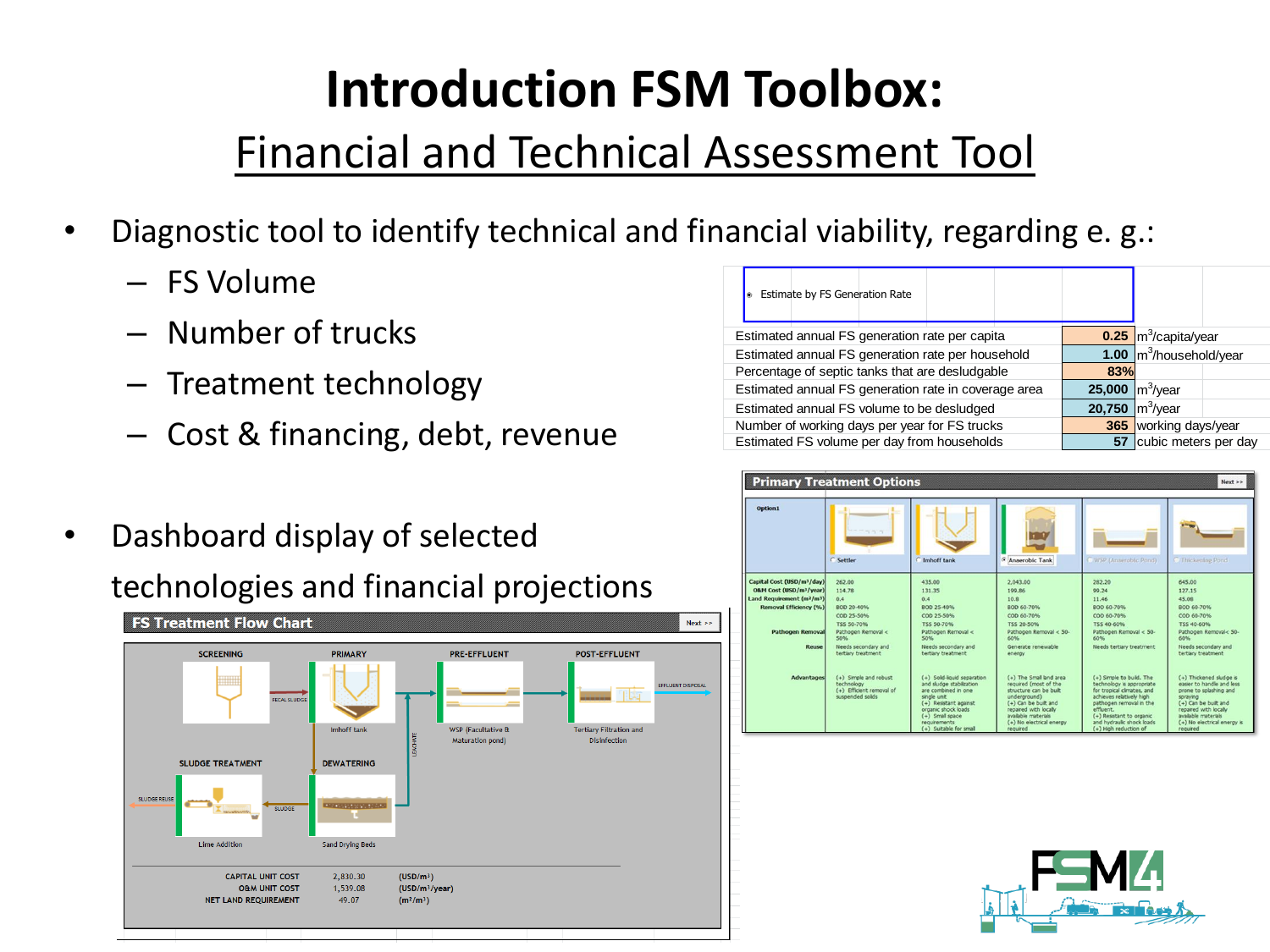## **FSM Toolbox:**

#### Dissemination and application

- 1 city each in Laos, Indonesia, Myanmar in collaboration with BORDA
- 33 Indian and 1 Nepalese cities in collaboration with CDD Society (Bangalore)



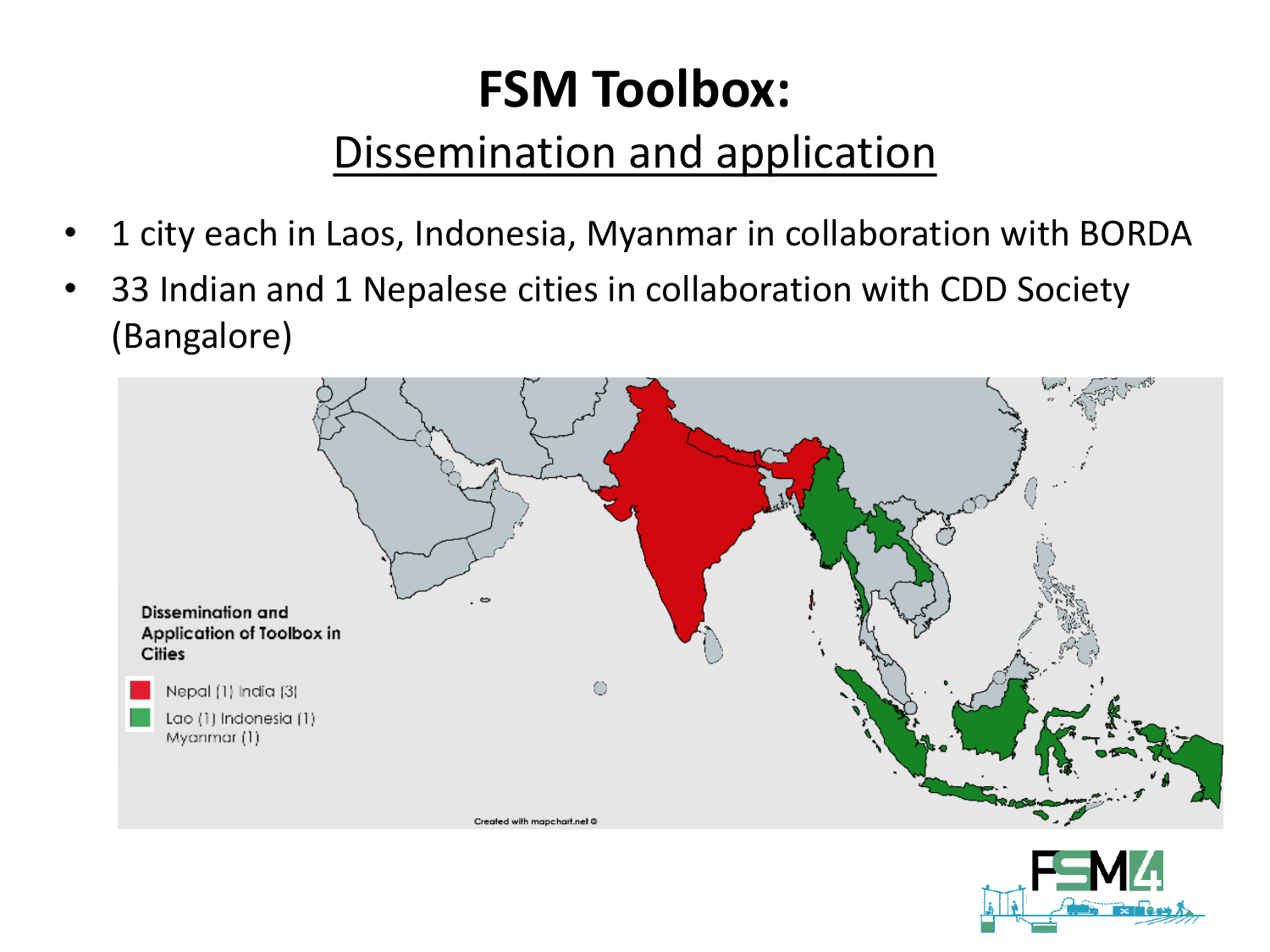## **Application of baseline assessment tools**

#### Sanitation situation in cooperation cities

#### • **Luang Prabang (Laos)**

- Ca. 60.000 inhabitants
- Most households equipped with septic tank
- Desludging services provided under Local governmental setup
- Sludge disposal into facultative aerobic lagoons
- Master Plan for Drainage and Sewerage Systems

#### • **Sleman (Indonesia)**

- Ca. 1.135.000 inhabitants
- Septic tank coverage: 78%
- Desludging services provided on on-call basis
- Sludge partially treated in regional treatment plant (30km distant)
- City Sanitation Strategy (1 FSM plant to be constructed in 2017; more to follow)

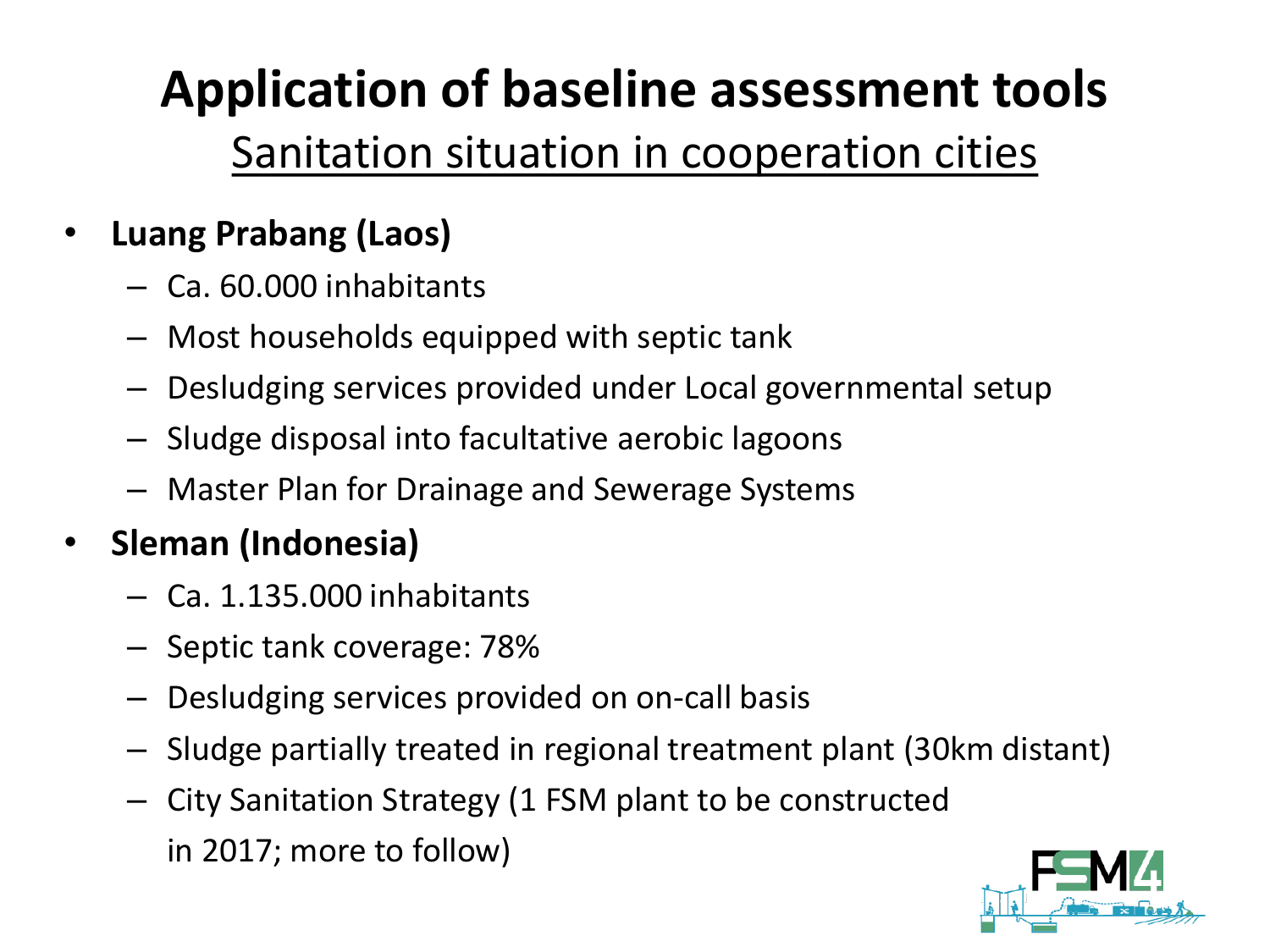## **Application of baseline assessment tools** General Findings

- **FSM Toolbox**
	- Compiles Local Governments' needs for comprehensive FSM planning tools
	- Demonstrates of the complexity of FSM
	- Provides comprehensive orientation for FSM baseline assessment as basis for planning
	- Supports completion and verification of existing data
	- Triggers Local Governments' needs for interventions or improvements as it indicates gaps and deficiencies

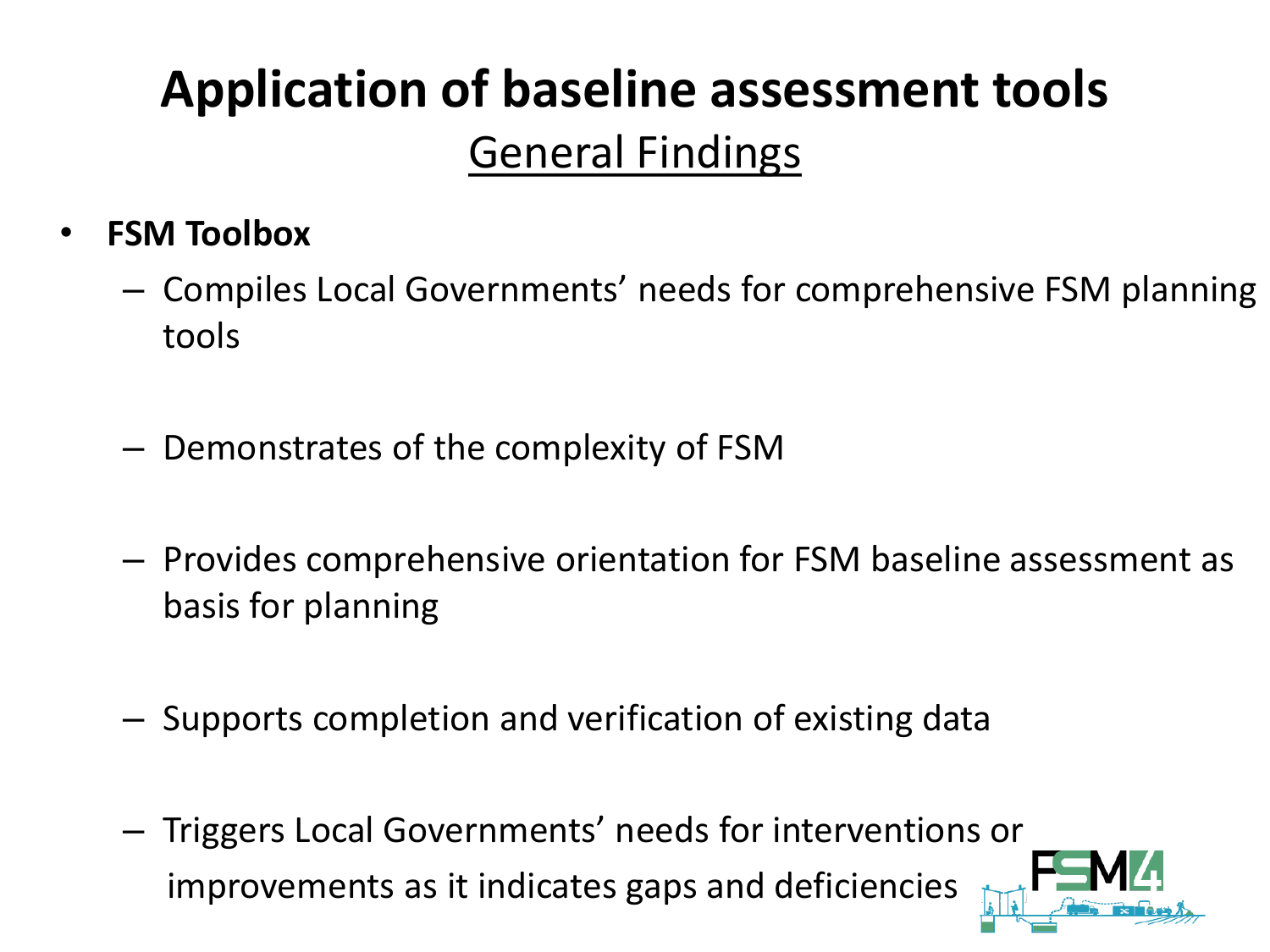## **Application of baseline assessment tools** General Findings

- **FSM Toolbox**
	- Requires and fosters participatory application
	- Enhances Local Governments' capacities
	- Allows for flexibility in terms of progressive implementation (technical / budget-wise)
	- Provides academia with experiences from practitioners for further development of the tool

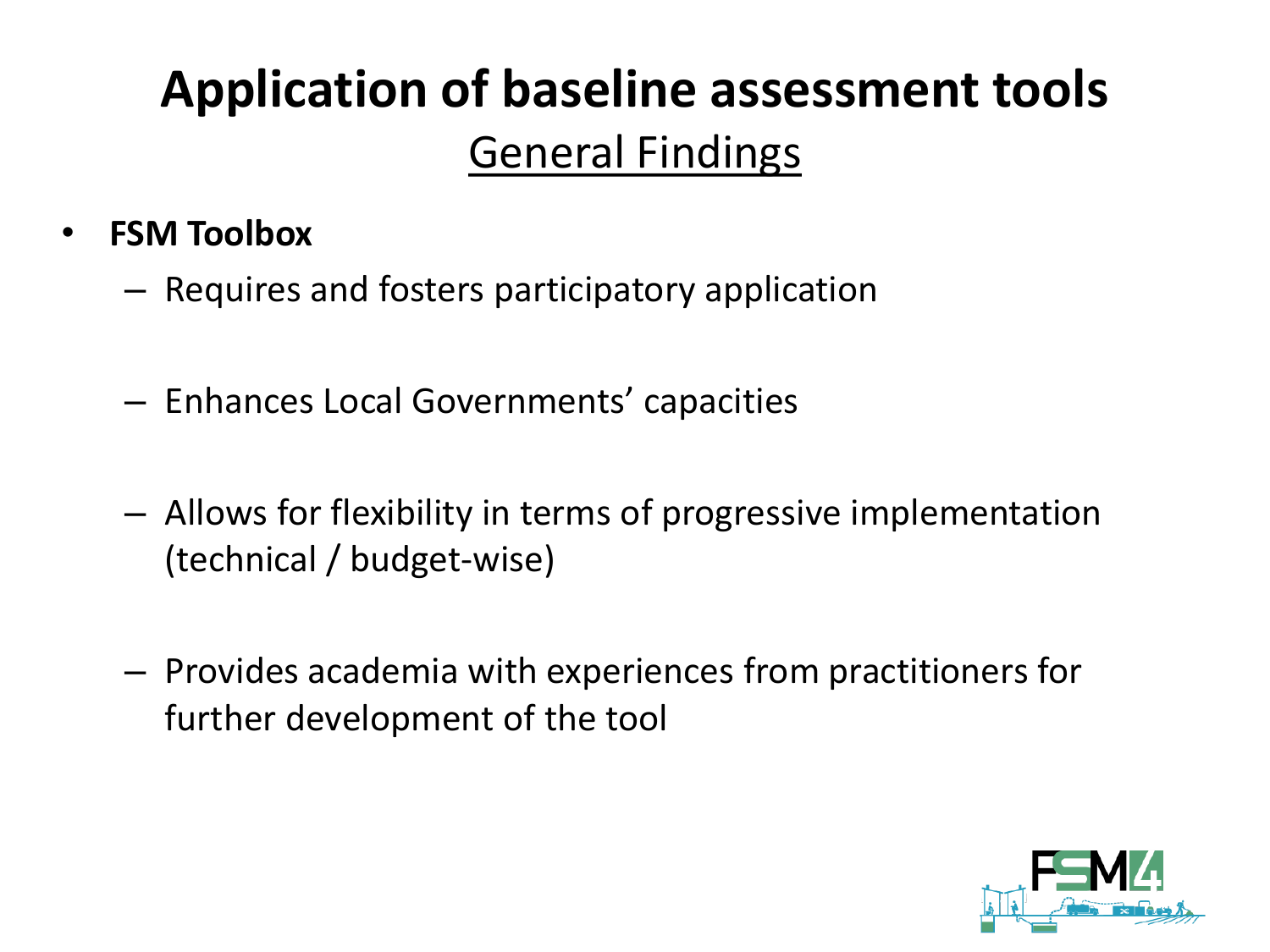### **Application of baseline assessment tools** Challenges

- Perception on the purpose of the FSM Toolbox
- Availability, completeliness, accuracy and validity of data
- Existing targets (scope of interventions, priorities), set of actions, planning, design and/or implementation
- Language barriers

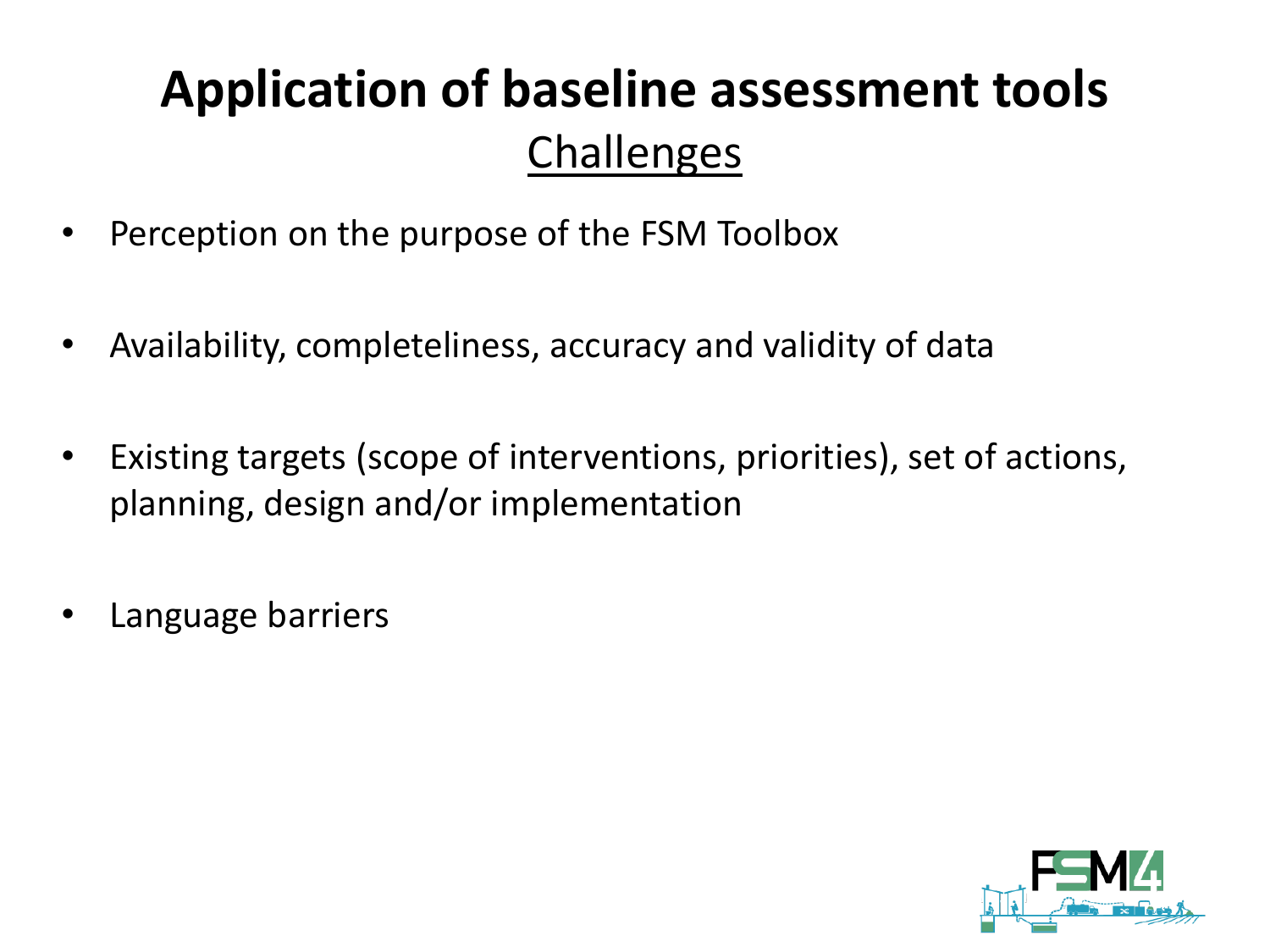## **Application of baseline assessment tools** Lessons Learnt

- Early application of baseline component
- Participation of all relevant stakeholders
- Application of advocacy and awareness raising media
- Couching by 3<sup>rd</sup> parties is a supporting factor
	- Support with development of data collection and validation approaches
	- Guidance for further interventions

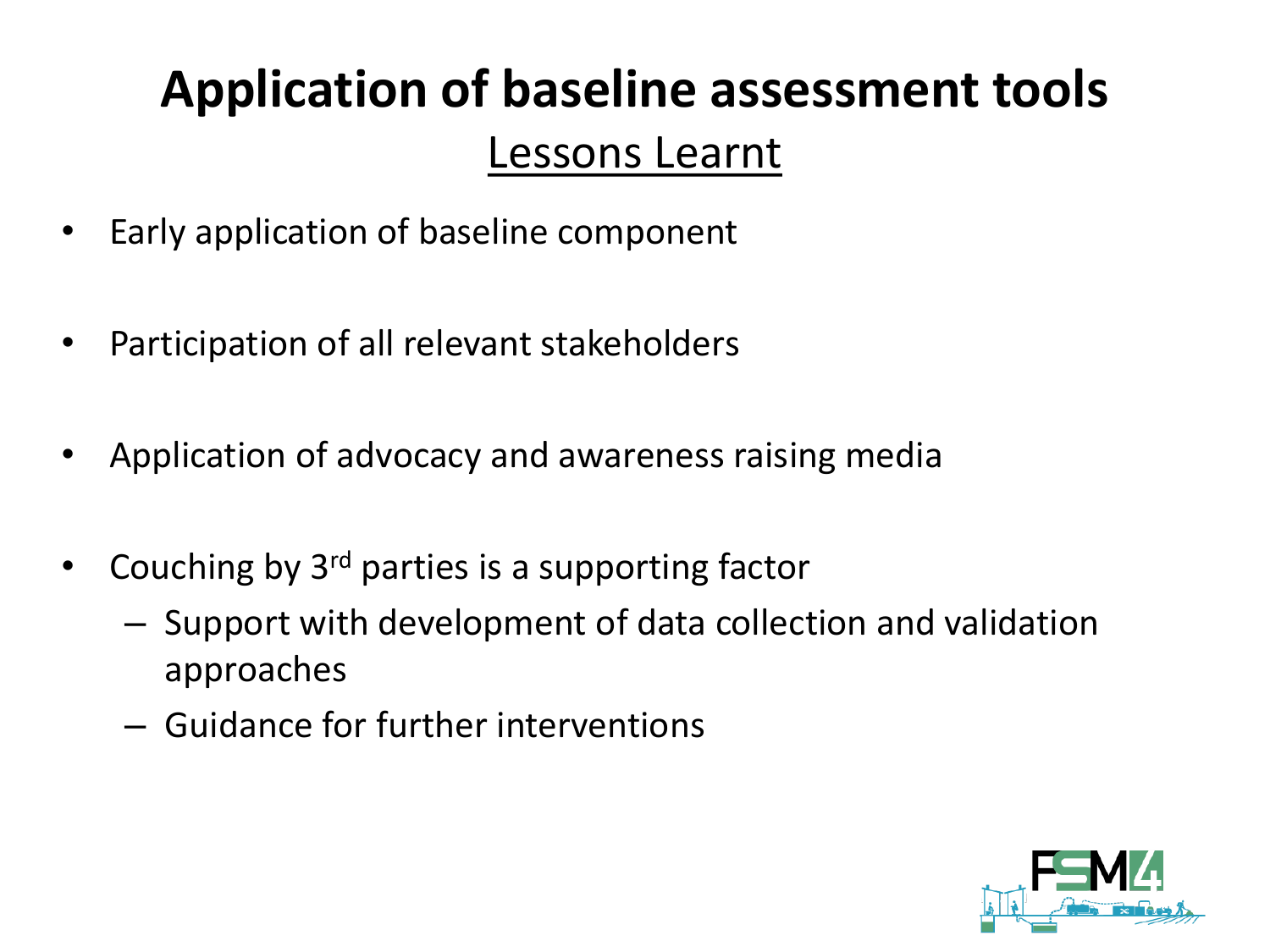## **Outlook**

- Further development of FSM Toolbox
	- AIT to further cooperate with BORDA and other organizations to improve the FSM Toolbox
	- Guidelines for data collection methodology and validation
	- Set up regional expert pool to facilitate FSM toolbox application
- Further application in several cooperation cities in Southeast Asia as essential module to manage urban waters in an integrated manner

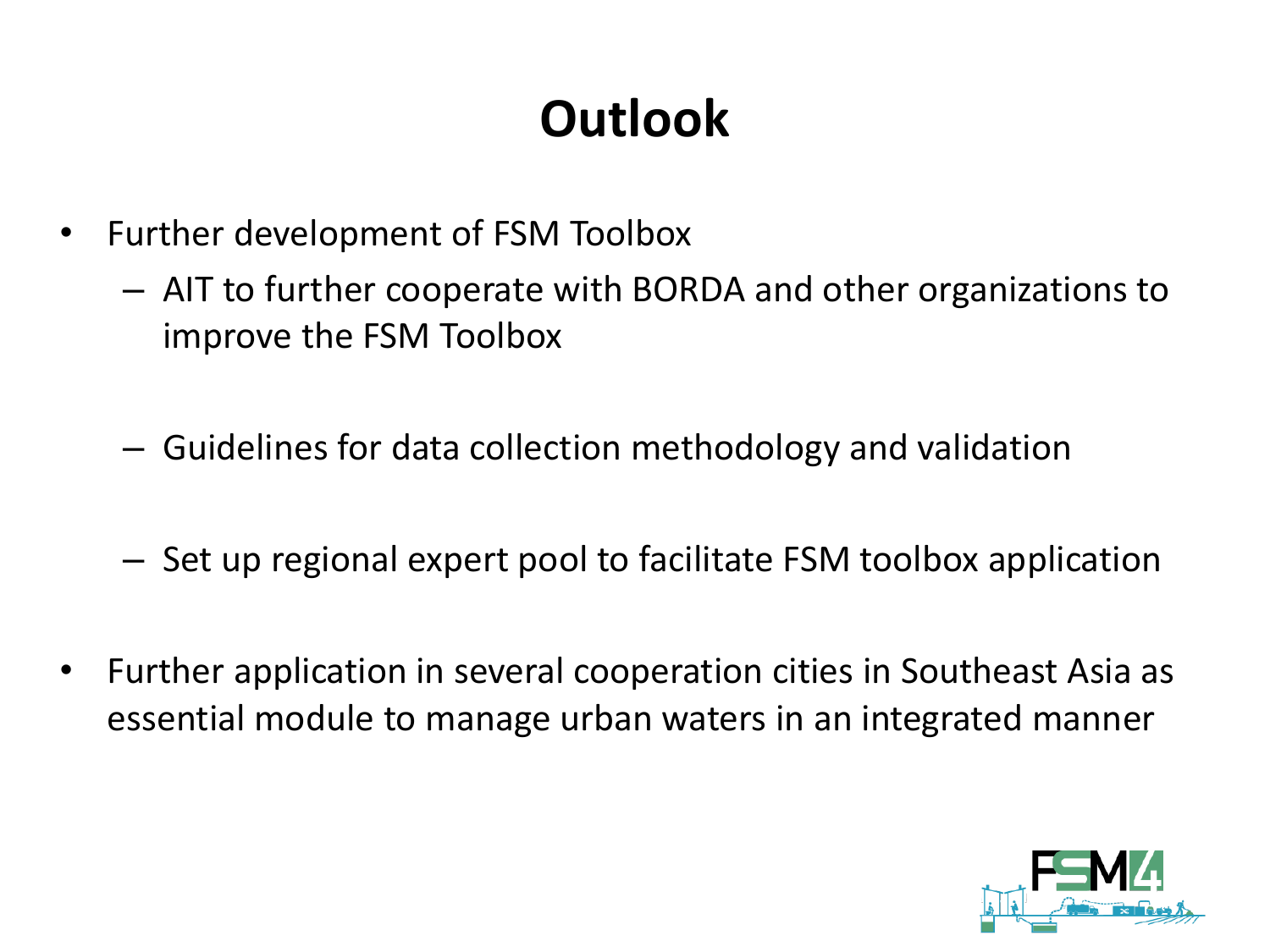

#### Food for thoughts:

#### "A tool is a tool, it is not the solution!

–

Empower those in charge of FSM to apply a comprehensive tool in a smart way."